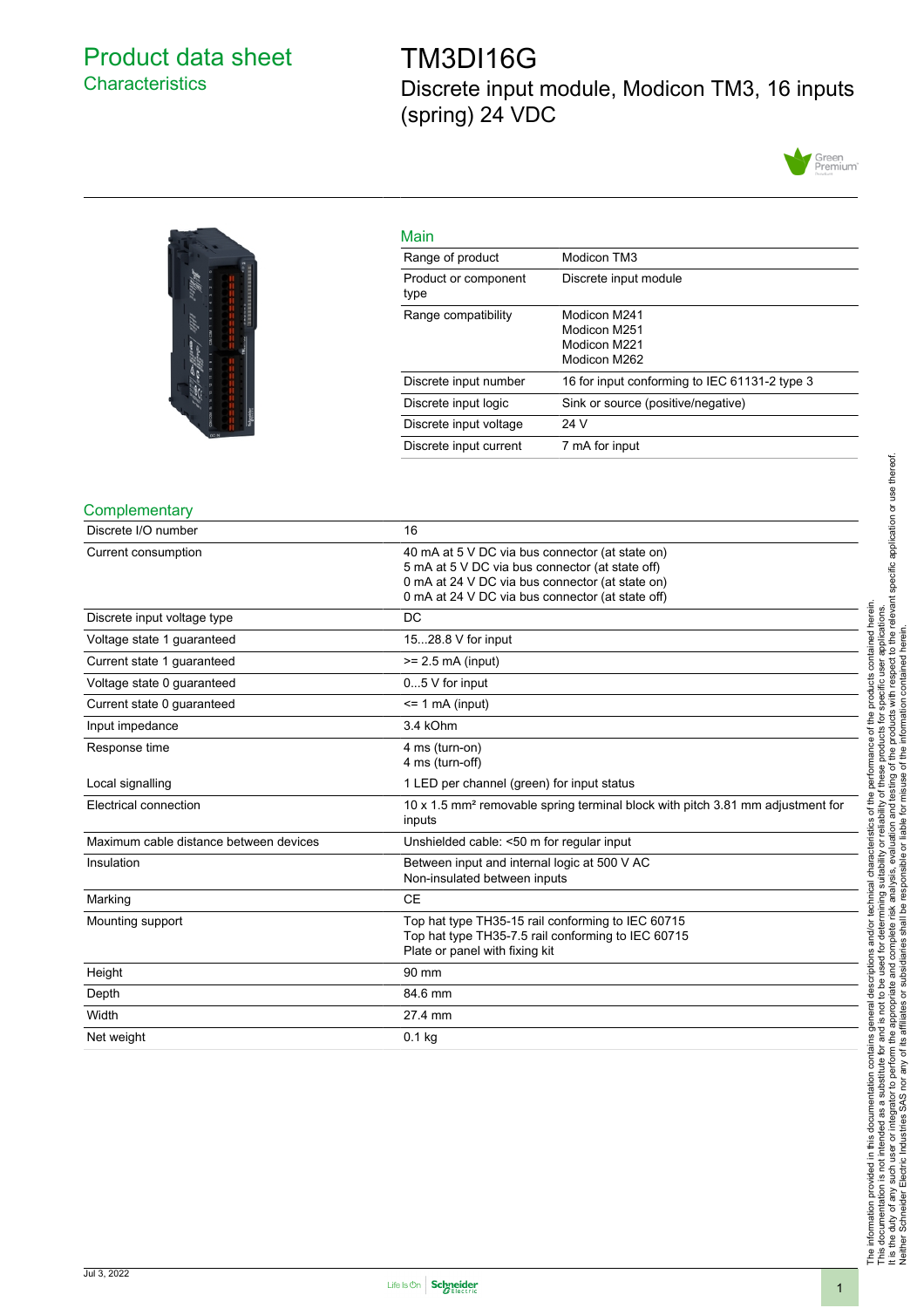### Environment

| Standards                             | EN/IEC 61131-2<br>EN/IEC 61010-2-201                                                                                                                                                                                 |
|---------------------------------------|----------------------------------------------------------------------------------------------------------------------------------------------------------------------------------------------------------------------|
| <b>Product certifications</b>         | C-Tick<br>cULus                                                                                                                                                                                                      |
| Resistance to electrostatic discharge | 8 KV in air conforming to EN/IEC 61000-4-2<br>4 kV on contact conforming to EN/IEC 61000-4-2                                                                                                                         |
| Resistance to electromagnetic fields  | 10 V/M 80 MHz1 GHz conforming to EN/IEC 61000-4-3<br>3 V/M 1.4 GHz2 GHz conforming to EN/IEC 61000-4-3<br>1 V/m 2 GHz3 GHz conforming to EN/IEC 61000-4-3                                                            |
| Resistance to magnetic fields         | 30 A/m 50/60 Hz conforming to EN/IEC 61000-4-8                                                                                                                                                                       |
| Resistance to fast transients         | 1 kV for I/O conforming to EN/IEC 61000-4-4                                                                                                                                                                          |
| Surge withstand                       | 1 kV I/O common mode conforming to EN/IEC 61000-4-5 DC                                                                                                                                                               |
| Resistance to conducted disturbances  | 10 V 0.1580 MHz conforming to EN/IEC 61000-4-6<br>3 V spot frequency (2, 3, 4, 6.2, 8.2, 12.6, 16.5, 18.8, 22, 25 MHz) conforming to<br>Marine specification (LR, ABS, DNV, GL)                                      |
| Electromagnetic emission              | Radiated emissions - test level: 40 dBµV/m QP class A (10 m) at 30230 MHz<br>conforming to EN/IEC 55011<br>Radiated emissions - test level: 47 dBµV/m QP class A (10 m) at 2301000 MHz<br>conforming to EN/IEC 55011 |
| Ambient air temperature for operation | -1035 °C vertical installation<br>-1055 °C horizontal installation                                                                                                                                                   |
| Ambient air temperature for storage   | $-2570 °C$                                                                                                                                                                                                           |
| Relative humidity                     | 1095 %, without condensation (in operation)<br>1095 %, without condensation (in storage)                                                                                                                             |
| IP degree of protection               | IP20 with protective cover in place                                                                                                                                                                                  |
| Pollution degree                      | $\overline{2}$                                                                                                                                                                                                       |
| Operating altitude                    | $02000$ m                                                                                                                                                                                                            |
| Storage altitude                      | $03000$ m                                                                                                                                                                                                            |
| Vibration resistance                  | 3.5 mm at 58.4 Hz on DIN rail<br>3 gn at 8.4150 Hz on DIN rail<br>3.5 mm at 58.4 Hz on panel<br>3 gn at 8.4150 Hz on panel                                                                                           |
| Shock resistance                      | 15 gn for 11 ms                                                                                                                                                                                                      |

### Packing Units

| Unit Type of Package 1       | <b>PCE</b>      |  |
|------------------------------|-----------------|--|
| Number of Units in Package 1 | 1               |  |
| Package 1 Weight             | 199.0 g         |  |
| Package 1 Height             | 8 cm            |  |
| Package 1 width              | $13 \text{ cm}$ |  |
| Package 1 Length             | $11 \text{ cm}$ |  |
| Unit Type of Package 2       | S04             |  |
| Number of Units in Package 2 | 42              |  |
| Package 2 Weight             | 9.124 kg        |  |
| Package 2 Height             | 30 cm           |  |
| Package 2 width              | 40 cm           |  |
| Package 2 Length             | 60 cm           |  |

## Offer Sustainability

| Sustainable offer status   | Green Premium product                                                                      |
|----------------------------|--------------------------------------------------------------------------------------------|
| <b>REACh Regulation</b>    | <b>E</b> REACh Declaration                                                                 |
| <b>REACh free of SVHC</b>  | Yes                                                                                        |
| <b>EU RoHS Directive</b>   | Pro-active compliance (Product out of EU RoHS legal scope) E EU RoHS<br><b>Declaration</b> |
| Toxic heavy metal free     | Yes                                                                                        |
| Mercury free               | Yes                                                                                        |
| RoHS exemption information | <b>E</b> Ves                                                                               |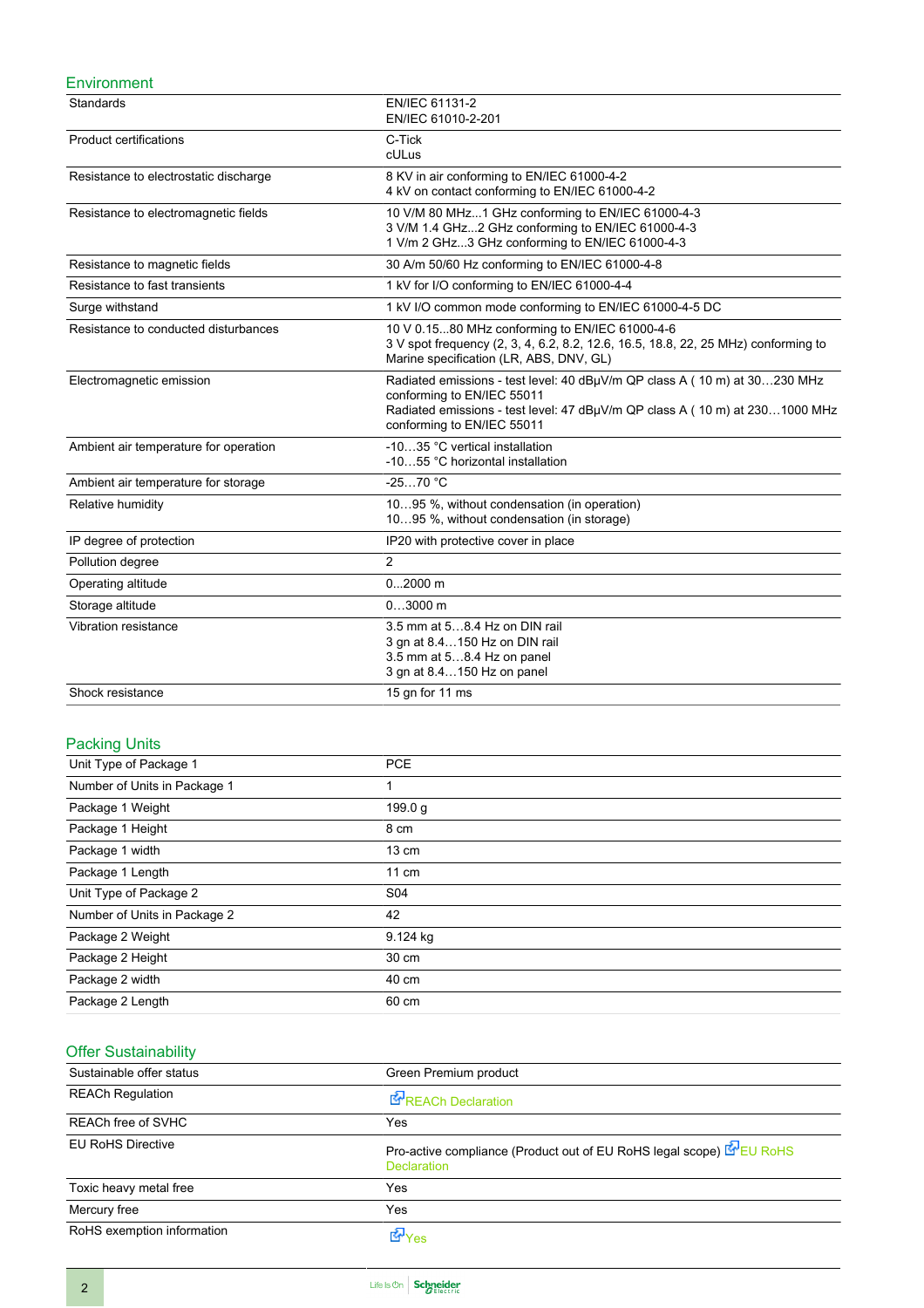| China RoHS Regulation           | China RoHS Declaration                                                                                                                                                                                                                                   |
|---------------------------------|----------------------------------------------------------------------------------------------------------------------------------------------------------------------------------------------------------------------------------------------------------|
| <b>Environmental Disclosure</b> | Product Environmental Profile                                                                                                                                                                                                                            |
| <b>Circularity Profile</b>      | End Of Life Information                                                                                                                                                                                                                                  |
| WEEE                            | The product must be disposed on European Union markets following specific<br>waste collection and never end up in rubbish bins                                                                                                                           |
| <b>PVC</b> free                 | Yes                                                                                                                                                                                                                                                      |
| California proposition 65       | WARNING: This product can expose you to chemicals including: Lead and<br>lead compounds, which is known to the State of California to cause cancer<br>and birth defects or other reproductive harm. For more information go to<br>www.P65Warnings.ca.gov |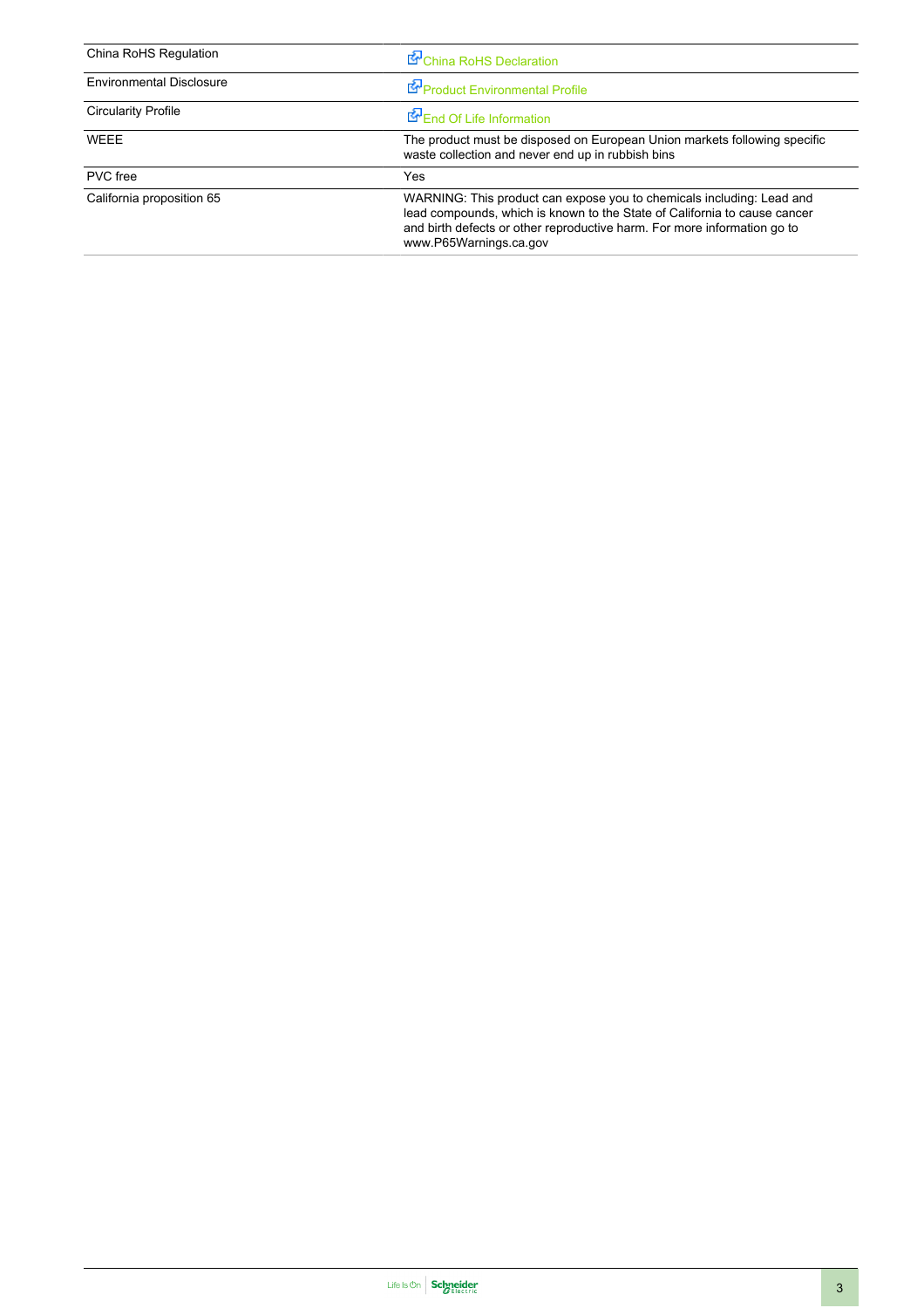Product data sheet Dimensions Drawings

### Dimensions



(\*) 8.5 mm/0.33 in. when the clamp is pulled out.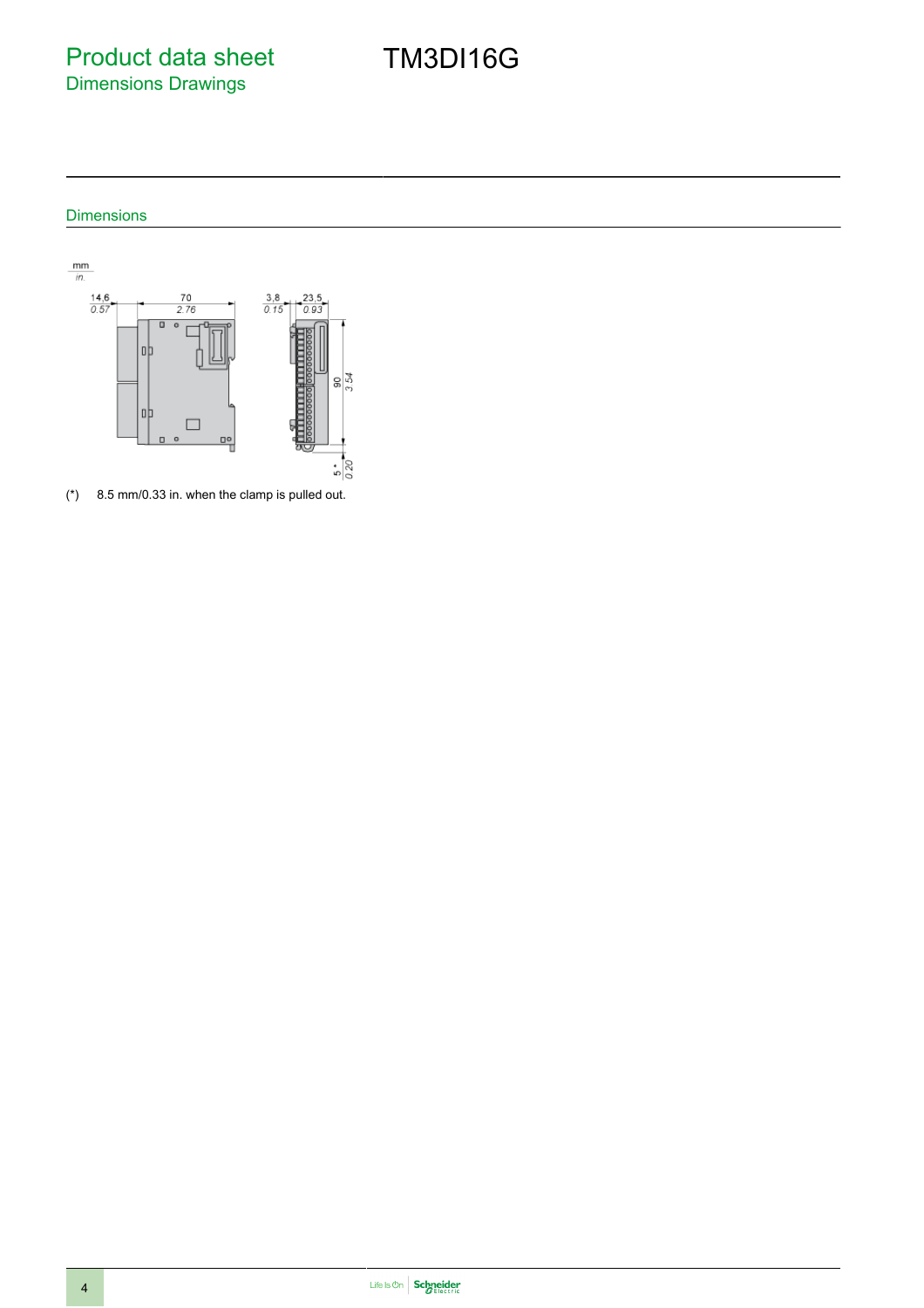Spacing Requirements



### Mounting on a Rail



### Incorrect Mounting



### Mounting on a Panel Surface



(1) Install a mounting strip

### Mounting Hole Layout